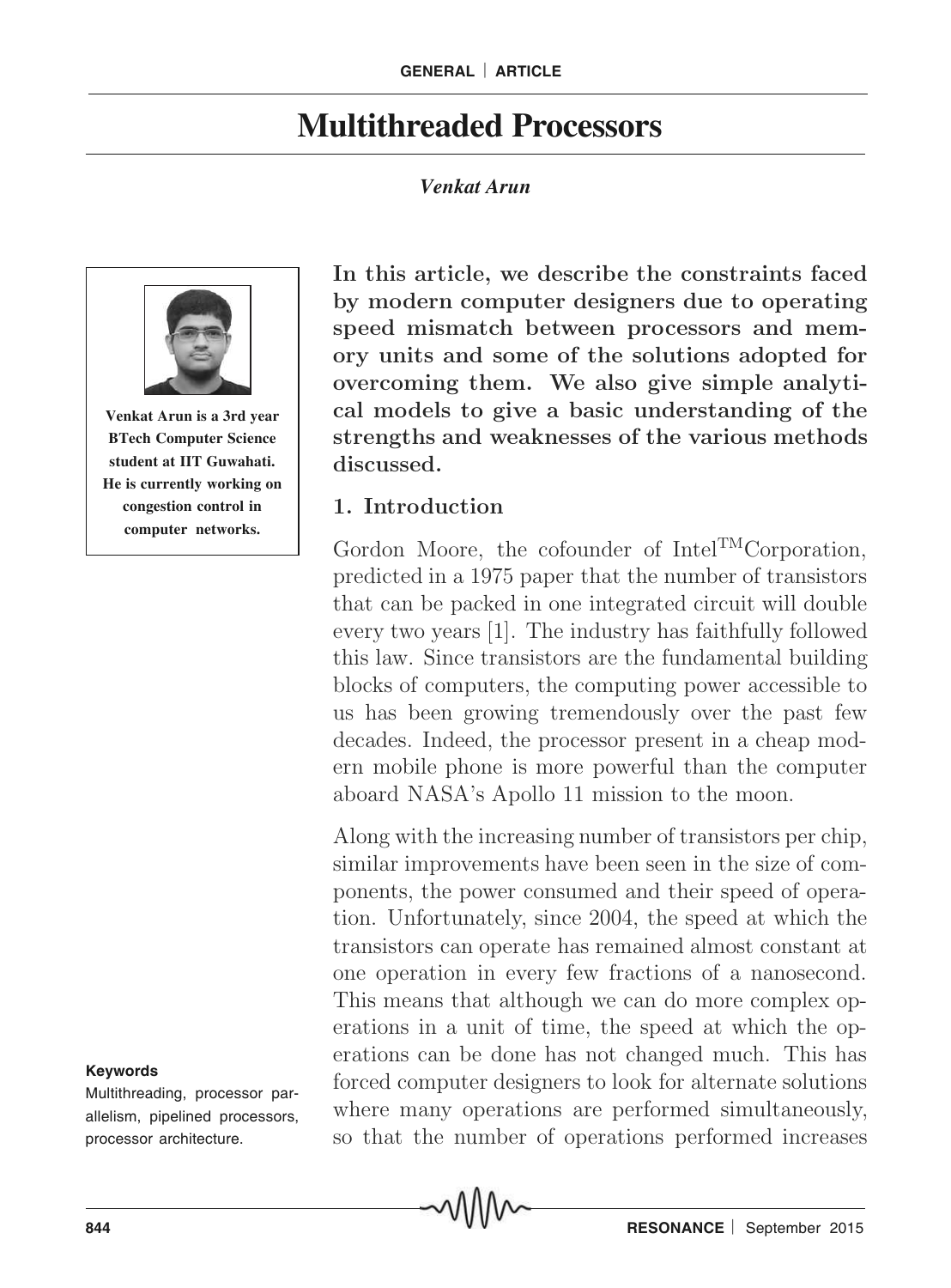even though the time taken for each operation remains roughly the same. This can be prominently noted in the fact that the clock speeds of processors have stagnated at around 4 GHz for a very long time though their performance continues to improve.

Another obstacle to faster computation is the fact that it takes very long to access data from the memory, (by memory access, we refer to writing and reading to and from the RAM), owing to the fact that it is very far away from the processor, where the data is actually manipulated. As processor speeds continue to increase, the gap between the speeds of RAM and processor continues to widen. That is, the processor can perform many operations in the time it takes for the memory access to complete after the request is issued. Hence, processors may waste time waiting for a memory operation and suffer a loss in performance.

To partly alleviate this problem, designers often place smaller and faster memories closer to the processor in the form of caches and registers. These contain the more-frequently-used data and thus reduce the average memory access delay (these delays are called latencies). Though a more detailed discussion of caches is out of the scope of this article, we note that despite these measures, memory access delays still remain a major concern, and will probably continue to be so [2]. We wish to reduce the adverse effects of this.

In this article, we discuss various ways to sidestep these obstacles. One way to do this is to have multiple streams of instructions (called threads) that can be executed (at least partially) independently of each other. There are two primary advantages of doing this:

1. We can have parallel circuits that perform several operations simultaneously, thus increasing the number of operations performed per second even As processor speeds continue to increase, the gap between the speeds of RAM and processor continues to widen.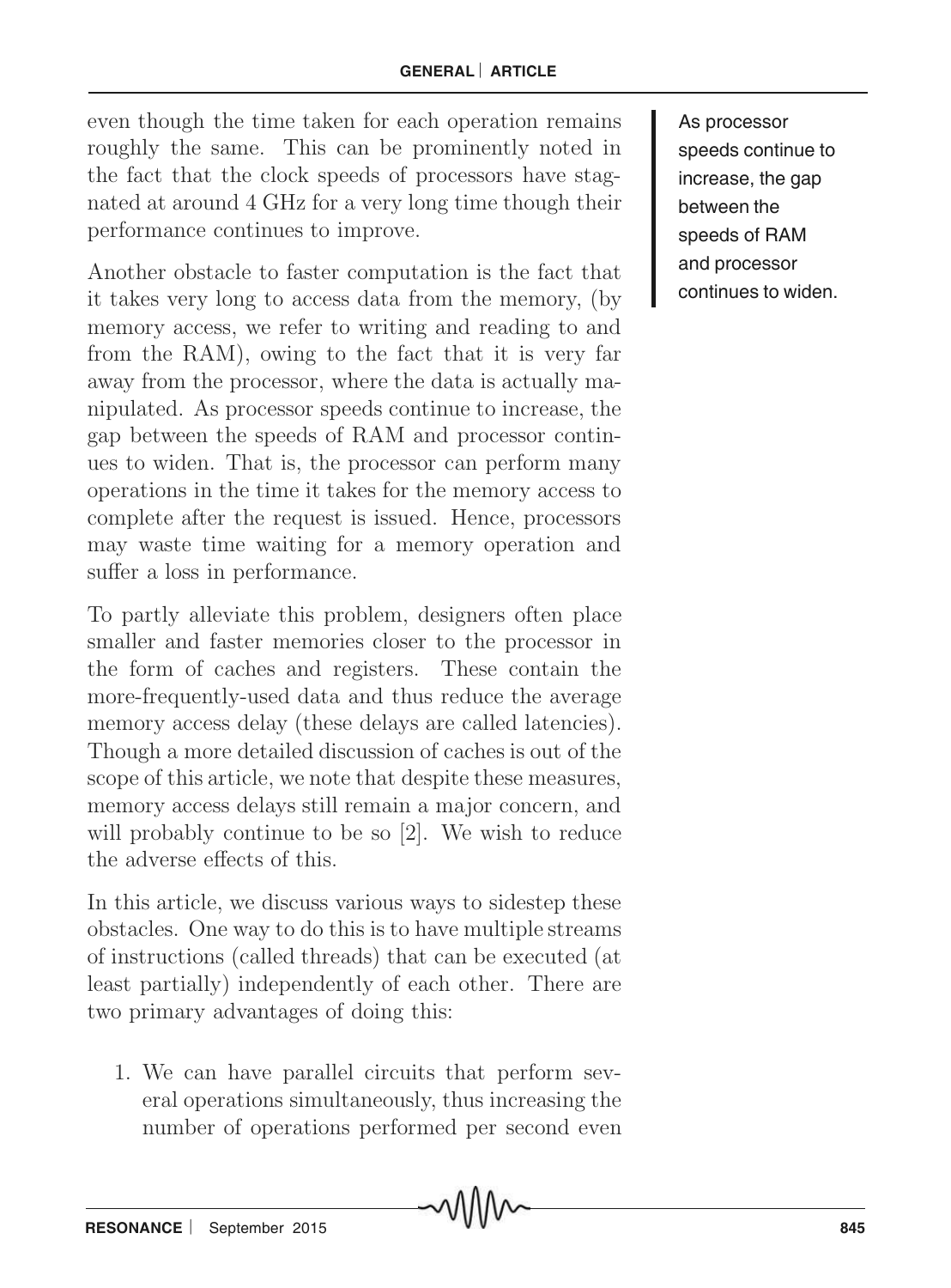One method of alleviating the speed mismatch between a processor and RAM is to have multiple streams of instructions called threads that can be executed independently of each other.

though each operation takes a long time to complete.

2. Since we can switch between threads, this hides memory access delays (or latencies). That is, while a memory access is being performed for one thread, other threads can continue execution.

Another method to improve performance is to make the processor intelligent enough to perform multiple operations simultaneously, where all operations come from the same thread. We discuss many such methods oneby-one. Further, we also present simple mathematical models of each of these methods to compare their performance.

## 2. Pipelining

There are lots of ways to execute instructions in parallel without needing parallel streams of them from the programmer (a rather sophisticated and interesting method is described later, this section deals with a simpler method). We note that an instruction undergoes many steps during execution. It is first fetched from memory, then it is decoded and the relevant operands are fetched, after which it is executed and the result is written to the destination. Each of these steps has its own circuits. To improve performance, we treat these steps as stages of a pipeline through which instructions flow. Hence, each circuit executes a different instruction as shown in Figure 1. This is called pipelining of instructions.

| Instr. No.     | <b>Pipeline Stage</b> |                |    |        |            |            |            |
|----------------|-----------------------|----------------|----|--------|------------|------------|------------|
|                | IF                    | ID             | EX | MEM WB |            |            |            |
| 2              |                       | IF             | ID | EX     | <b>MEM</b> | WB         |            |
| 3              |                       |                | IF | ID     | EX         | <b>MEM</b> | <b>WB</b>  |
| Δ              |                       |                |    | IF     | ID         | EX         | <b>MEM</b> |
| 5              |                       |                |    |        | IF         | ID         | EX         |
| Clock<br>Cycle |                       | $\overline{2}$ | 3  | 4      | 5          | 6          |            |

**Figure 1.** Pipelining of instructions.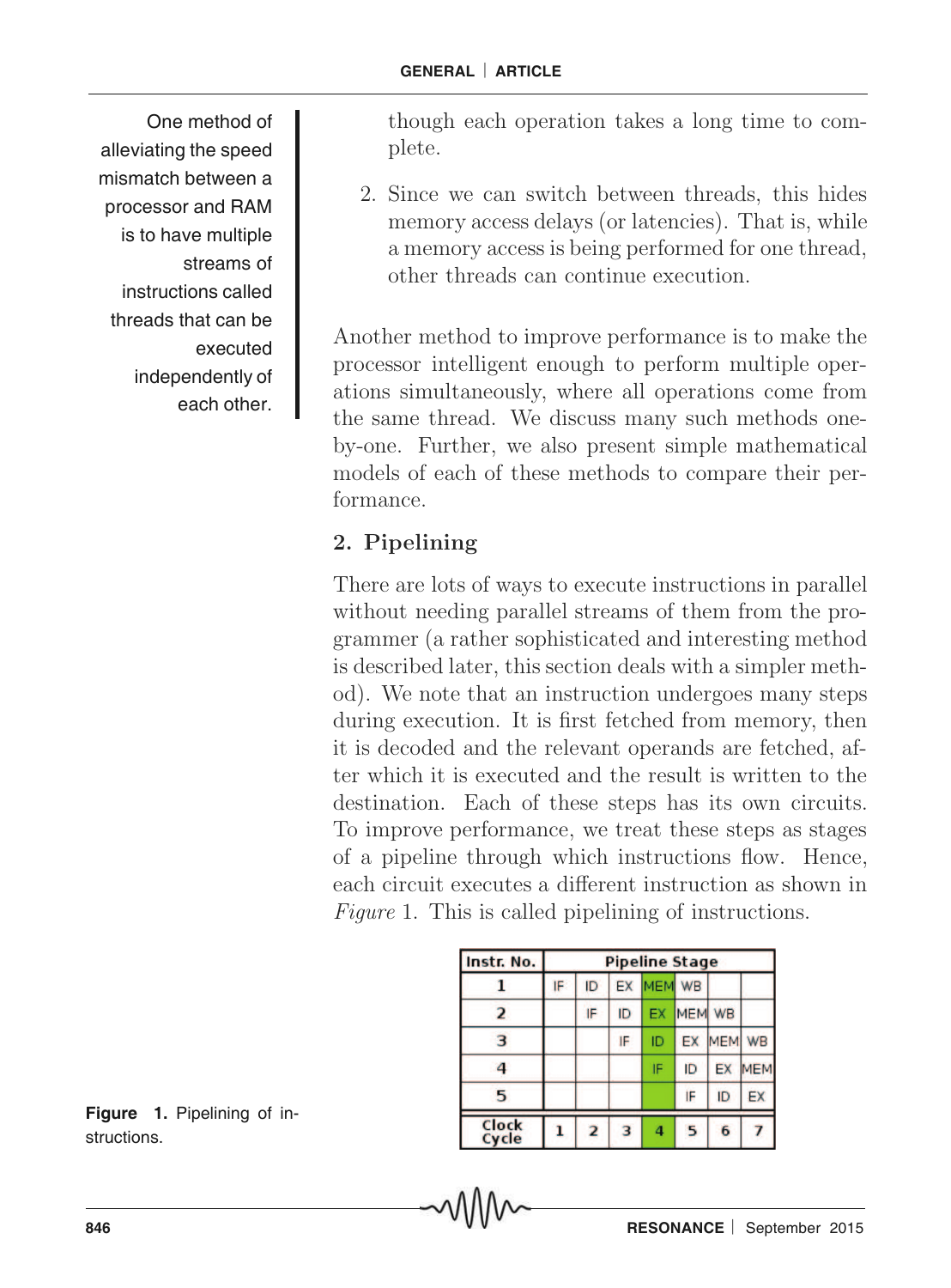| <b>Fetch Instruction</b><br>Read instruction operands | Perform operation | Write any results back |
|-------------------------------------------------------|-------------------|------------------------|
|-------------------------------------------------------|-------------------|------------------------|

Table 1 shows an example of the pipelining method. In this example, an instruction is:  $M[102] \leftarrow M[102] +$ M[34]. After fetching this instruction, the operands –  $M[102]$  and  $M[34]$  – are read and then are given to an adder to add. The result is written back to M[102].

However, if any circuit takes very long to complete its job, the rest of the circuits are forced to wait. For instance, if the operands are not in the cache and need to be fetched from memory, it can take a long time. During this time, the rest of the circuits have to wait, idling, while the fetching happens. This is called a pipeline stall.

Also, by default, instructions are executed one after another. But sometimes, this order is changed depending on circumstances. For instance, Program 1 (see p.852) executes the same set of instructions repeatedly. In this case, whether to execute instruction 6 or instruction 3 can be known only after executing instruction 5 (called a conditional branch/jump instruction). Hence, the instruction fetcher does not know which instruction to fetch next. This also causes the pipeline to stall.

We now explore various methods to keep the circuits busy despite such delays. But before that, let's make a small analytical model of pipelined processors.

Let the total number of instructions be  $n$  out of which  $m$  instructions cause a stall. Further assume, simplistically, that the pipeline moves forward at every clock cycle unless there is a stall. If a stall takes time  $t'$  on average, then, time taken to execute  $n$  instructions is:

$$
T = nt + mt'
$$
 (1)

where  $t$  is one clock cycle time.

**Table 1.** An example showing pipeline steps.

> Pipeline stall occurs whenever there is delay in fetching operands or due to branch instructions.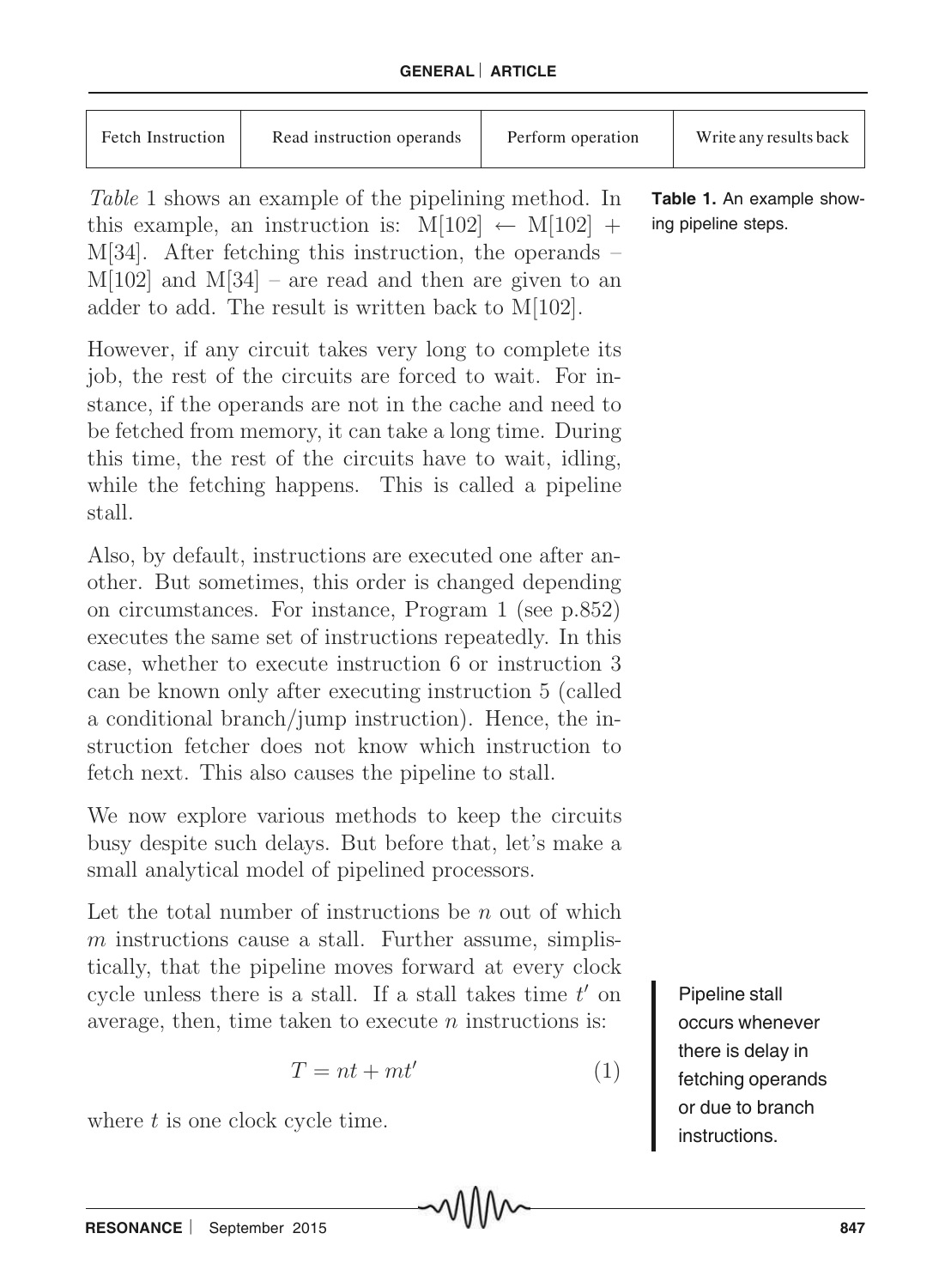In block-based multithreading, instructions of one thread are executed until it hits a long delay upon which it switches to another thread.

<sup>1</sup> Average weighted by the fraction of instructions of each type.

#### 3. Multithreaded Cores

One way to keep the circuits busy is to have several streams of parallel and independent instructions called threads ready for execution. Pipelined processors can be extended quite naturally to handle this. Let's discuss some of the common methods:

#### 3.1 Block-Based Multithreading

This technique simply continues executing instructions of one thread until it hits a long delay such as a branch or not finding data in the cache. Upon hitting such a delay, it switches to another thread. This thread also runs till it hits a long delay and the process repeats. Such a strategy enables us to hide long delays, but leaves out shorter delays where the cost of switching is greater than that of tolerating the delay.

Here, switching between threads also takes some time, say  $\tau$  clock cycles. Out of a total of n instructions, let  $m_1$  instructions have a small average<sup>1</sup> stall of  $t'_1 < \tau$ clock cycles and let  $m_2$  instructions have a large stall of  $t'_2 > \tau$  clock cycles. For the sake of comparison, assume  $m_1 + m_2 = m$  and  $m_1t'_1 + m_2t'_2 = mt'$  so that the number of stalls and the average stall duration is the same as in the pipelining case. Then, time taken to execute  $n$ instructions is,

$$
T = (n - m_1 - m_2)t + m_1t'_1 + m_2t.
$$
 (2)

We use  $\tau$  instead of  $t'_2$  $\frac{7}{2}$  in the third term as the longer stalls are hidden by thread switching and instructions continue to execute. Hence, we have,

$$
T = nt + m_1(t'_1 - t) + m_2(\tau - t).
$$
 (3)

If  $t'_1 < t'$  and  $\tau < t'$ , we have a considerable speedup as compared to the pipelining case (1). However, unlike in pipelining, the programmer has to specify several threads for this speedup to be effective. Also the circuitry is a little bit more complex as thread switching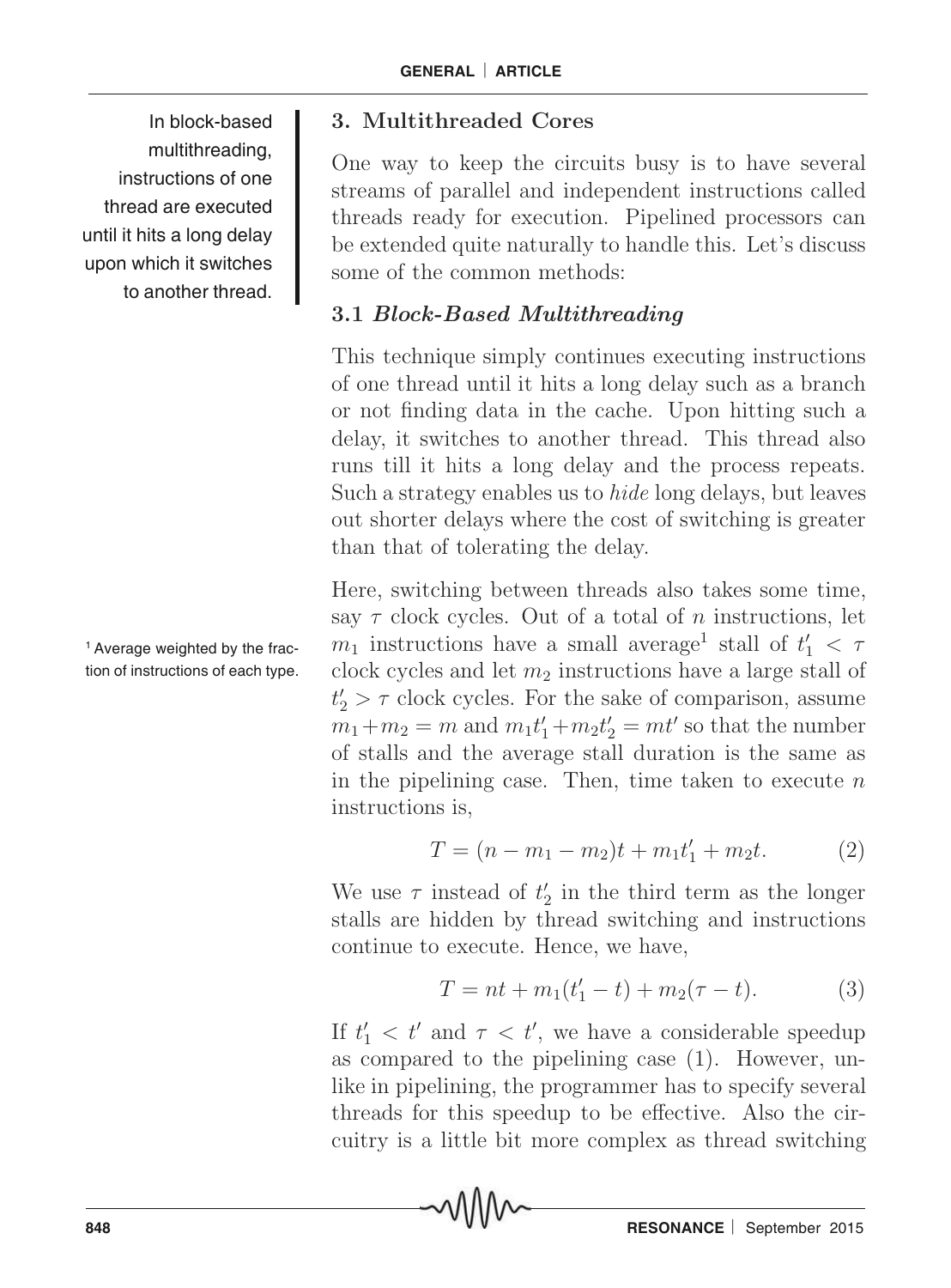has to be taken care of, wherein the program state is repeatedly stored and loaded.

### 3.2 Fine Grained Multithreading

In this strategy, the processor executes one instruction of each thread one-by-one before moving back to execute an instruction of the first thread. It skips the execution of an instruction of any thread that is stalled (facing a long delay). This way, the pipeline is almost always full and the processor is kept busy. Such a processor needs a separate copy of registers and instruction counter for each thread, and hence, makes the processor more complex.

Note that such a system stalls only when all threads are stalled. Assume there are a total of n instructions out of which  $m$  cause a stall, and  $t'$  is the number of extra clock cycles required to complete a stalled execution. The probability that all  $p$  threads will be stalled at a particular clock is  $\left(\frac{mt'}{nt+mt'}\right)^p$ . Hence, if T is the number of clocks required to execute the n instructions, we have:

$$
T = nt + \left(\frac{mt'}{nt + mt'}\right)^p T,
$$

$$
T = \frac{nt}{1 - \left(\frac{mt'}{nt + mt'}\right)^p}.
$$

This is because  $\frac{mt'}{nt+mt'}$  denotes the expected number of clock cycles where the processor is stalled for a particular thread. Evidently, the execution time here is smaller than either of the two cases described above for a sufficiently large p.

Figure 2 summarizes the different pipelining methods.

### 3.3 A Note of Caution

The above formulae are approximate models and are not exact. For instance, when multiple threads access mem-

In fine grained multithreading the processor executes one instruction of each thread one-by-one before moving back to execute an instruction of the first thread.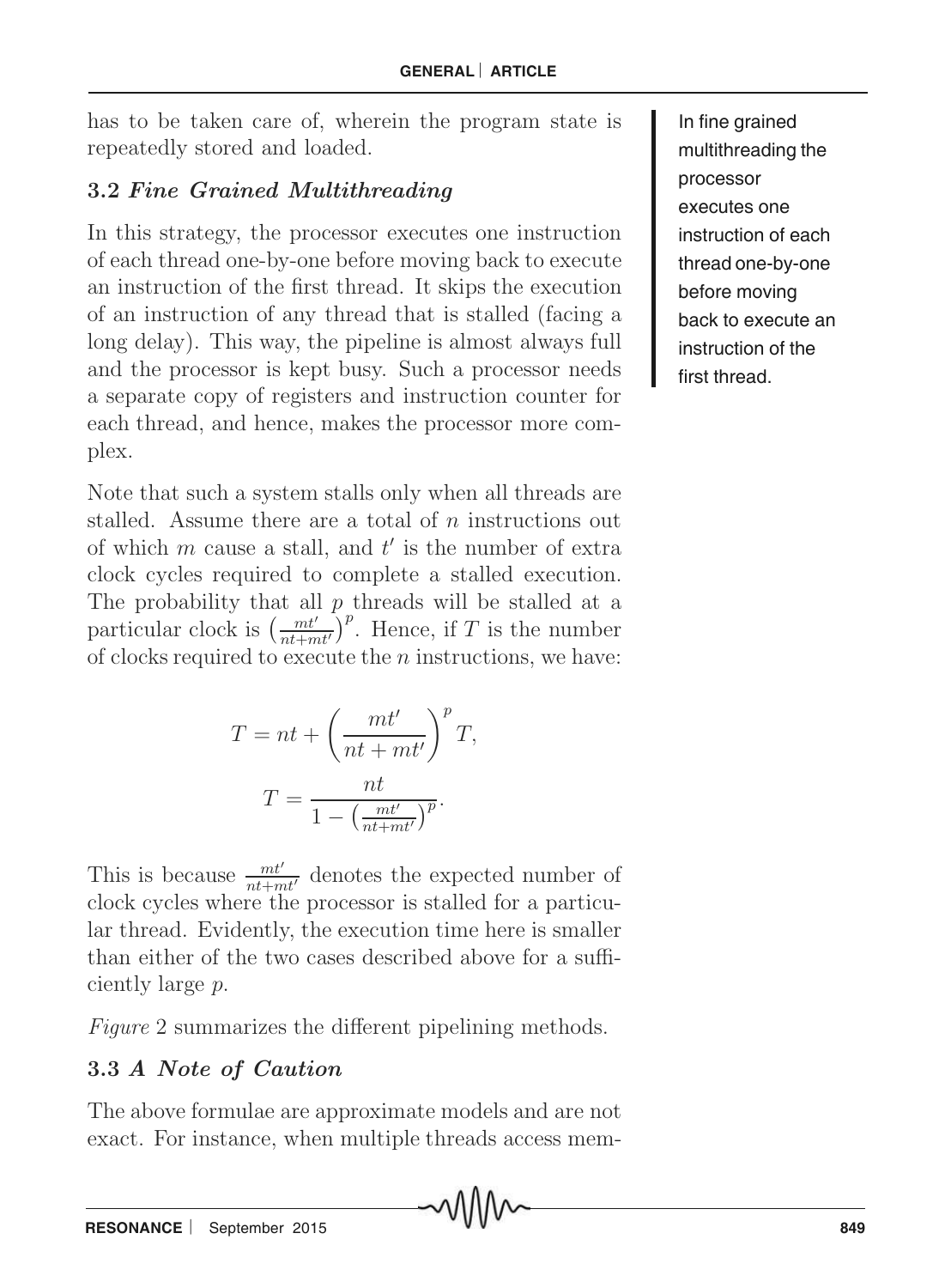**GENERAL** ¨ **ARTICLE**



**Figure 2. Various pipelining methods at a glance.**

ory, its response time worsens, which we have not taken into account. Further, memory access time depends not only on the number of accesses but also on the access pattern (references [5] and [6] model this is detail). Also, a more complex processor is more expensive and likely to have a lower clock rate. Thus, executing more instructions per clock cycle does not imply executing more instructions per second. Hence, the speedup may not be as good as it looks in the formula. We have also assumed that all threads and all instructions have identical stall delays, which may not be true. There are many other assumptions not mentioned here. Hence, one must be cautious while using simple mathematical models.

#### 4. Superscalar Processors

The methods we have looked at so far rely on the programmer to supply several streams of instructions that can execute at least partially independent of each other. Although this means that the resulting instruction streams are intelligently split up to ensure efficiency, it places a lot of burden on the programmer as automatic methods to parallelize serial programs have not yet been very successful. Further, lots of details are known only when the program runs. Hence, it may not be possible to decide beforehand, which operations are to be executed in parallel.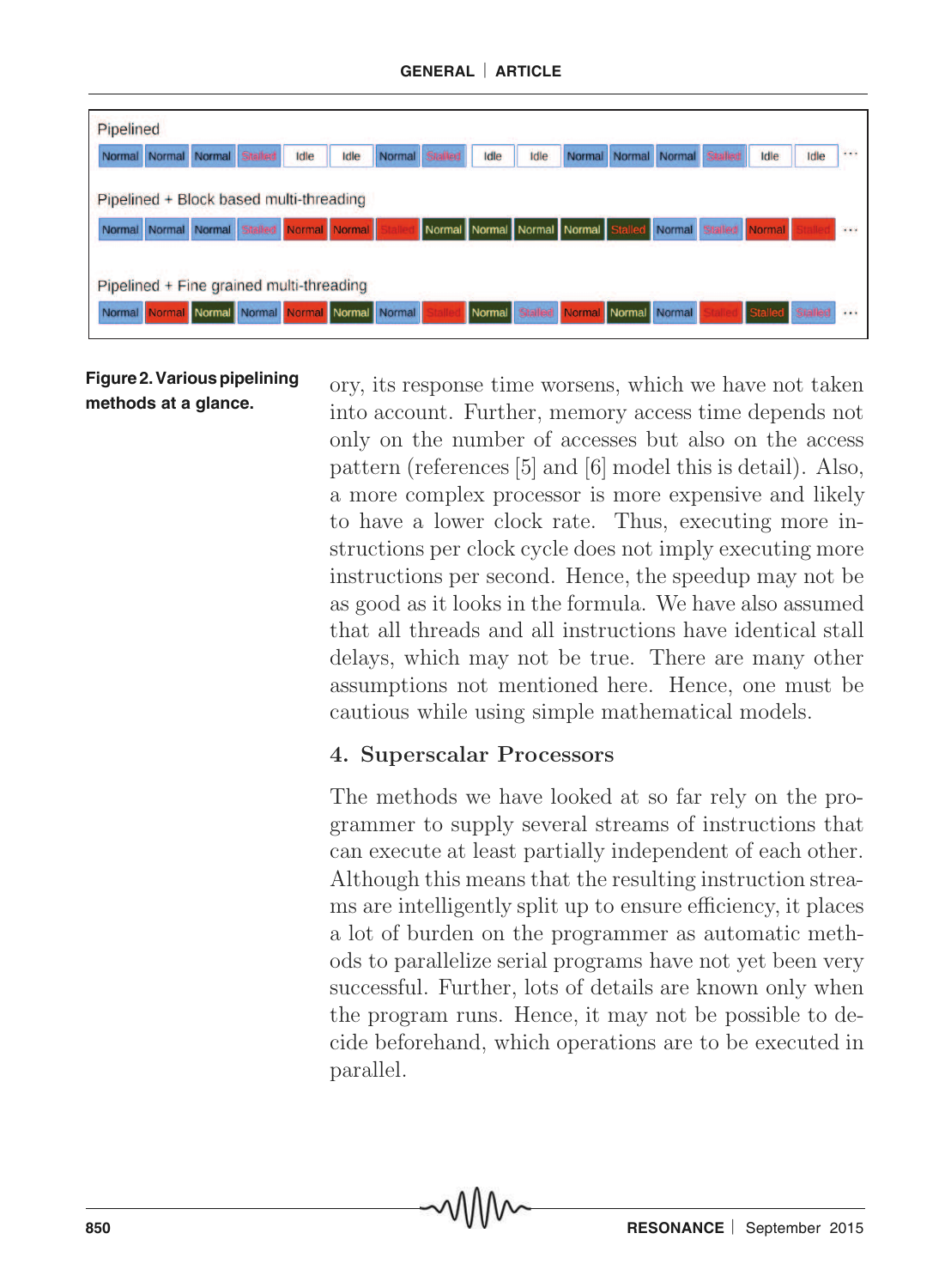Thus, many modern processors are designed to automatically detect when instructions can be executed in parallel. That is, as long as the data to operate on and the circuit that performs the operation are ready, the processor executes the instruction even when all the preceding instructions have not yet been executed. Instructions are thus executed out of order. Such processors are called superscalar processors. Further, in case the processor encounters a conditional branch instruction (i.e., an instruction that asks the processor to change its line of execution of instructions based on a certain condition), the processor may not know which instruction to execute next before the condition is resolved and the address of the next instruction is calculated. Here, the processor simply guesses which instruction is likely to be executed next and continues execution. Of course, the processor must make note of the guess, so that in case it turns out to be wrong (after the address of the next instruction is known), the processor can undo the incorrectly performed operations. As you can probably imagine, the circuitry for doing this is rather complex and cleverly designed. We will discuss some of the elegant techniques employed to achieve this goal.

### 4.1 Register Renaming

Before we discuss the details of how superscalar processors work, let us look at an example program:

The following program finds the sum of numbers stored in memory locations 1 to 100 and saves the sum in memory location 102.

Here M[i] refers to the *i*th cell in the memory and  $\leftarrow$ denotes copying of data from the right to the left.

In Program 1, each instruction accesses memory, which we already know takes a long time. Here, notice that M[101] and M[102] are used in every iteration which is slow and unnecessary. To handle such cases, most pro-

Many modern processors are designed to automatically detect when instructions can be executed in parallel.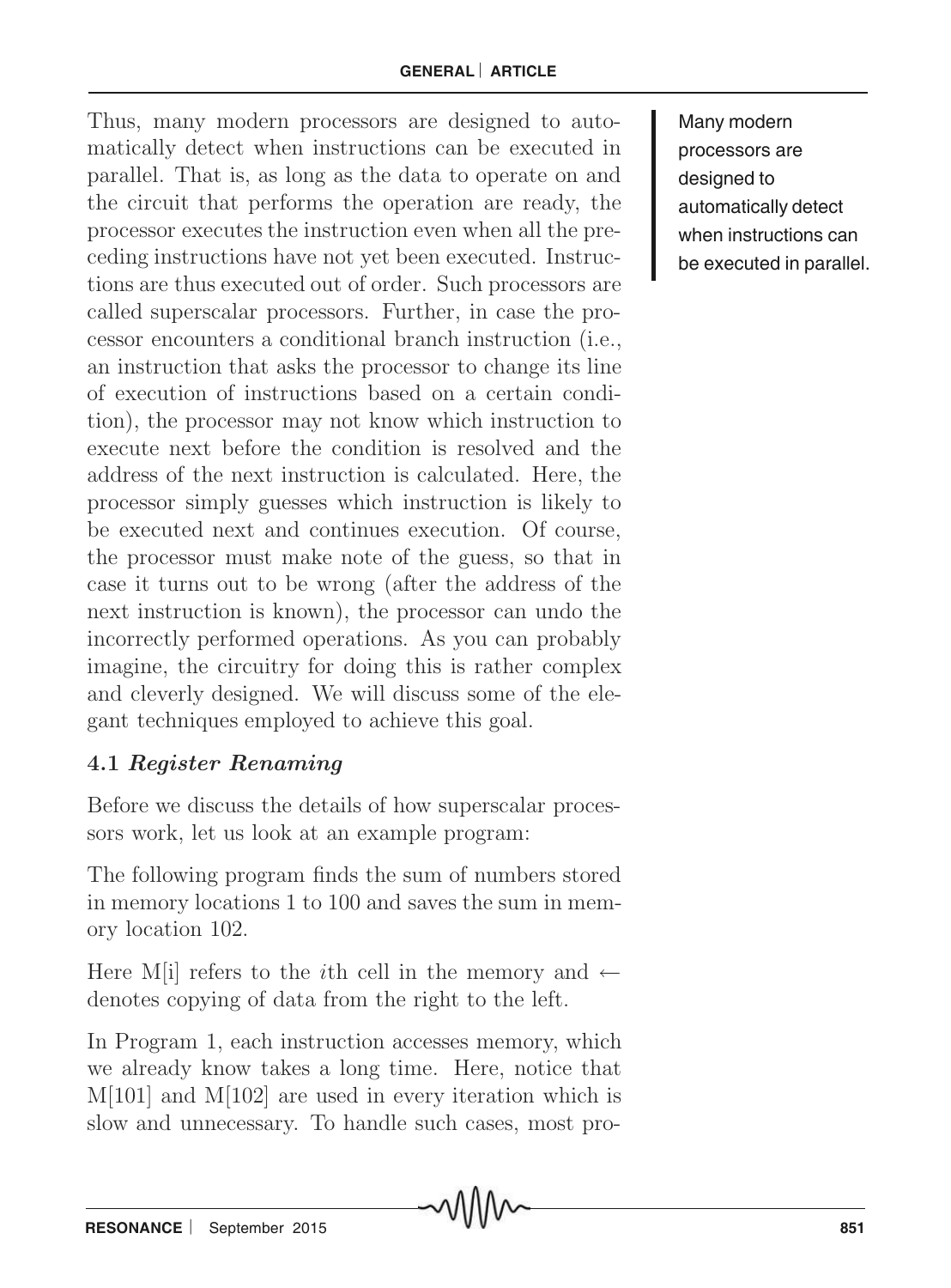| <b>Box 1.</b>                                                     |                                            |  |  |  |  |
|-------------------------------------------------------------------|--------------------------------------------|--|--|--|--|
| Program 1                                                         | Program 2                                  |  |  |  |  |
| 1. $M[101] \leftarrow 1$                                          | 1. A $\leftarrow$ 1                        |  |  |  |  |
| 2. $M[102] \leftarrow 0$                                          | 2. $B \leftarrow 0$                        |  |  |  |  |
| 3. $M[102] \leftarrow M[102] + M[M[101]]$                         | 3. $C \leftarrow M[A]$                     |  |  |  |  |
| 4. $M[101] \leftarrow M[101] + 1$                                 | 4. $B \leftarrow B + C$                    |  |  |  |  |
| 5. if $M[101] \le 100$ , continue<br>execution from instruction 3 | 5. $A \leftarrow A + 1$                    |  |  |  |  |
| $6. \ldots$                                                       | 6. if $A \leq 100$ , execute instruction 3 |  |  |  |  |

cessors have a small number of very fast memory locations (typically 8, 16, 32 or 64 bits wide) called registers which are used to store commonly-used values. For instance, we could rewrite program 1 as follows (assume our processor has 5 registers named A, B, C, D and E):

With this system, we have removed 5/6th of the memory accesses which greatly speeds up execution. Further, it is clear that instructions 4 and 5 can be executed simultaneously if sufficient hardware is available. But we can do more than that. Note that here, reading from memory is the main bottleneck (instruction 3). Although it takes a long time to access memory, we can place accesses one after another, so that the number of accesses per second is quite high. In this case, we would like to place a lot of requests with the memory and add the values to B when the values arrive. The programmer only provides Program 2 and it is the cleverly designed hardware that performs these optimizations. Most processors do this by renaming architectural registers (as given in the program)  $A, \ldots, E$  to one of the *physical* registers,  $R_1, R_2, ..., R_n$  (where n is fairly large, here let us take  $n = 256$ . The renaming is done to remove false dependencies between instructions. The following rule is used for the purpose (see Program 2):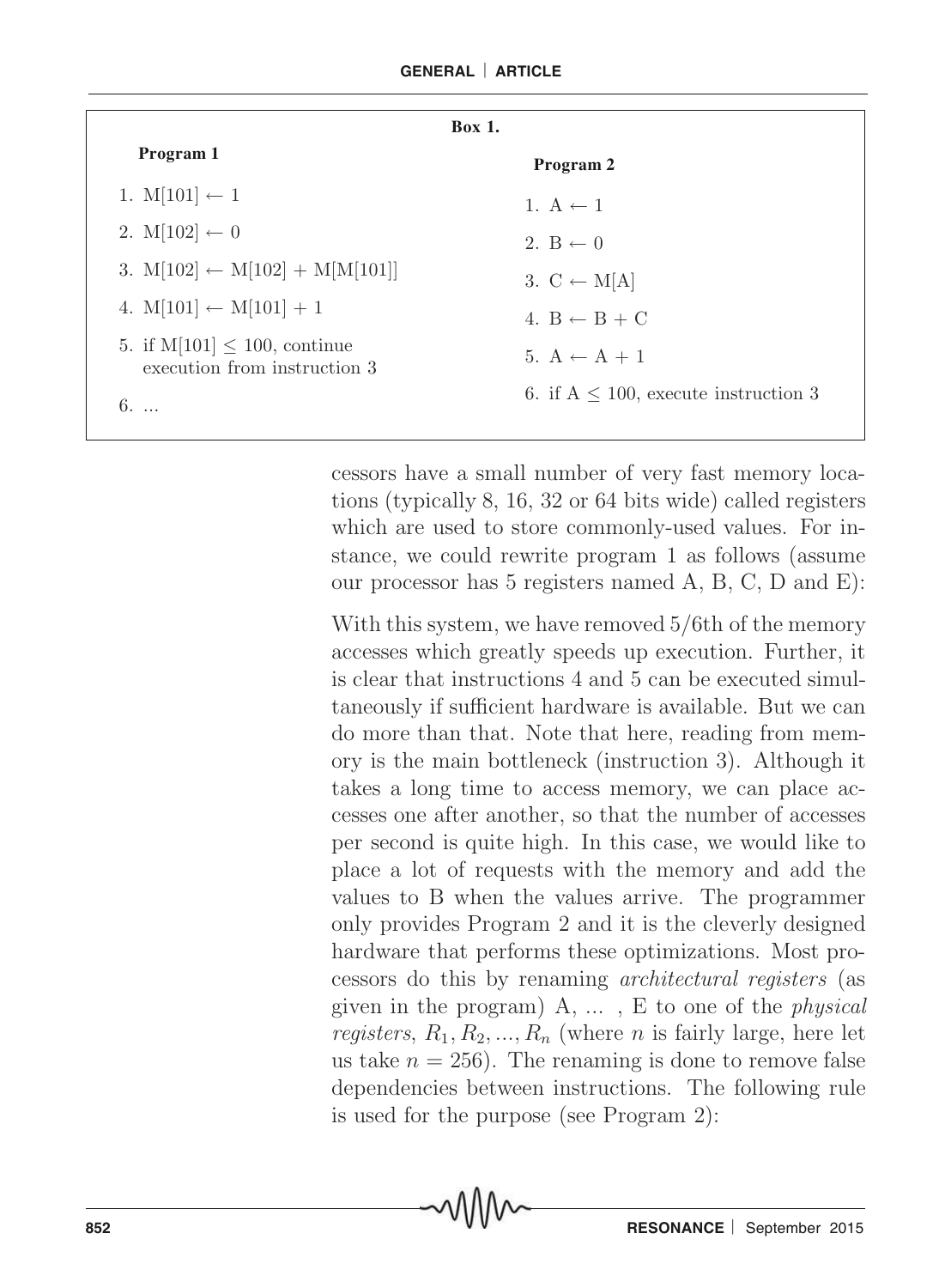| $i A \leftarrow 1$<br>ii $B \leftarrow 0$                                                                                                                                                                                                                                                                                                                                                                                                                         | $R1 - 1$<br>Ť.<br>ii R2 $\div$ 0<br>iii R3 $\leftarrow$ M[R1]<br>iv R4 $\leftarrow$ R2 + R3<br>$V$ R <sub>5</sub> ← R <sub>1</sub> + 1<br>vi if $R5 \le 100$ ,<br>execute instruction 3<br>vii R6 $\leftarrow$ M[R5]<br>viii R7 $\leftarrow$ R4 + R6<br>ix R8 $\div$ R5 + 1<br>x if R8 $\le$ = 100.<br>execute instruction3<br>xi R9 $\leftarrow$ M[R8]<br>xii R1 $\leftarrow$ R7 + R6<br>xiii R2 ← R8 + 1<br>xiv If R2 $\le$ 100, | Inst i<br>Inst ii<br>Initiate |                                |                                  |                     |
|-------------------------------------------------------------------------------------------------------------------------------------------------------------------------------------------------------------------------------------------------------------------------------------------------------------------------------------------------------------------------------------------------------------------------------------------------------------------|------------------------------------------------------------------------------------------------------------------------------------------------------------------------------------------------------------------------------------------------------------------------------------------------------------------------------------------------------------------------------------------------------------------------------------|-------------------------------|--------------------------------|----------------------------------|---------------------|
| iii C $\leftarrow$ M[A]<br>$i \vee B$ $\vdash$ $B + C$<br>$V A \leftarrow A + 1$<br>vi if A $\le$ 100.<br>execute instruction 3<br>vii C $\sim$ M[A]<br>viii $B \leftarrow B + C$<br>ix $A \leftarrow A + 1$<br>x if A $\le$ 100.<br>execute instruction 3<br>xi C $\leftarrow$ M[A]<br>xii $B \leftarrow B + C$<br>xiii A $\leftarrow$ A + 1<br>xiv if A $\leq$ 100,<br>execute instruction 3<br>execute instruction 3<br>$XV C \leftarrow M[A]$<br>$\cdots$<br> |                                                                                                                                                                                                                                                                                                                                                                                                                                    |                               |                                | load 1<br>(Inst iii)             |                     |
|                                                                                                                                                                                                                                                                                                                                                                                                                                                                   |                                                                                                                                                                                                                                                                                                                                                                                                                                    | Inst v                        | Inst vi,<br>branch<br>predict  | Initiate<br>load 2<br>(Inst vii) |                     |
|                                                                                                                                                                                                                                                                                                                                                                                                                                                                   |                                                                                                                                                                                                                                                                                                                                                                                                                                    | Inst ix                       | Inst x,<br>branch<br>predict   | Initiate<br>load 3<br>(Inst xi)  | load 1<br>completed |
|                                                                                                                                                                                                                                                                                                                                                                                                                                                                   |                                                                                                                                                                                                                                                                                                                                                                                                                                    | Inst iv                       | inst xiii                      | Initiate<br>load 4<br>(Inst xv)  | load 2<br>completed |
|                                                                                                                                                                                                                                                                                                                                                                                                                                                                   |                                                                                                                                                                                                                                                                                                                                                                                                                                    | Inst<br>vii                   | Inst xiv,<br>branch<br>predict | Inst viii                        | load 3<br>completed |
|                                                                                                                                                                                                                                                                                                                                                                                                                                                                   |                                                                                                                                                                                                                                                                                                                                                                                                                                    | Inst<br>xii                   |                                |                                  |                     |

Whenever a normal register, X is being written to, rename it to a free register,  $R_1$ . After that, replace every occurrence of X with  $R_i$  until X is written to again, in which case, it is renamed to another free physical register. A physical register is deemed to be free if the last instruction to read from it has finished execution and has exited the processor. For instance, the processor could rename a run of Program 2 as shown in Table 2.

## 4.2 Further Optimizations

Sometimes a memory address that was just written to is accessed again. In such situations, many processors shortcircuit this process by bringing the value directly into execution before sending it to be written into memory. Further, if the processor was made to wait at each branch instruction (here instruction 6), the amount of parallelism that could be exploited decreases greatly. Hence, many processors guess which instruction to execute next and continue execution. In case the guess is



Note: The rightmost column represents the instructions executed at each time slice. Notice that we are able to execute many instructions in a single cycle where a normal processor could take many cycles for a single instruction. Here, each row represents a time slice (clock cycle) and the entries represent operations which are performed in that time slice. Note that we execute instructions iii, v, vi, ... before instructions iv, vii, ... as the latter depend on the former and the former instructions do not depend on the latter and hence can be executed beforehand.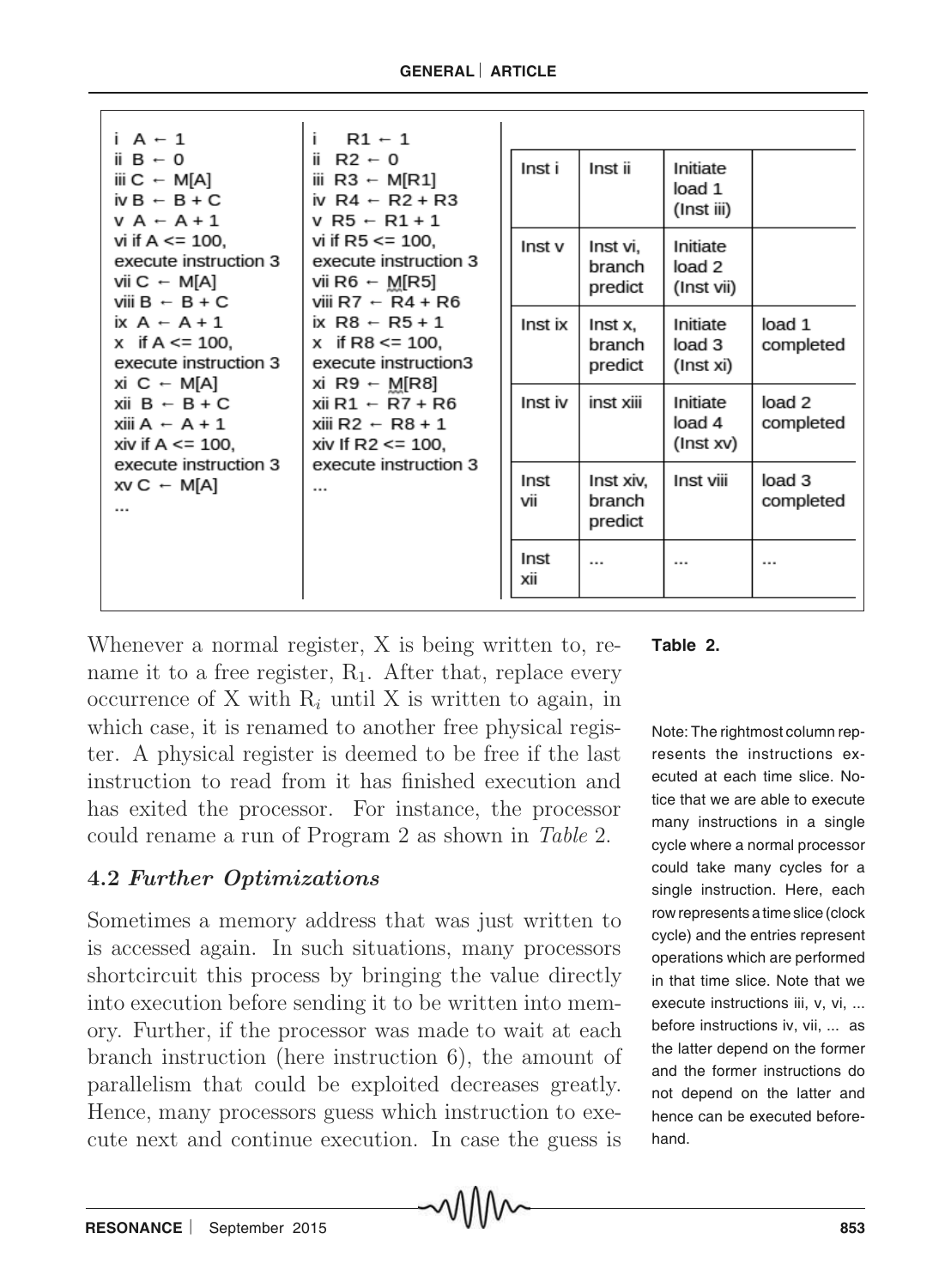A multi-threaded superscalar processor is simply a superscalar processor that executes instructions from multiple threads, each having separate logical instruction streams, registers, etc., but sharing a majority of the physical resources.

wrong, they undo all incorrectly executed instructions.

#### 4.3 Superscalar Multithreading

Much like pipelining, superscalar architecture also extends very naturally to support multiple threads of instructions. A multi-threaded superscalar processor is simply a superscalar processor that executes instructions from multiple threads, each having separate logical instruction streams, registers, etc., but sharing a majority of the physical resources. The additional circuitry required to support multiple threads is minimal but the performance improves greatly [3]. Commercially this is called Hyperthreading<sup>TM</sup>.

Due to the nature of superscalar processors, it is difficult to analyze them using 'time taken to execute  $n$  instructions'. Hence, we try to estimate their throughput (the number of instructions executed per cycle) as follows.

Let each instruction type in the processor be represented by  $I_i$ , and let the processor be capable of executing each instruction with a maximum throughput of  $T_{hmax}(I_i)$ . It represents the maximum number of instructions of type  $I_i$  that can be executed if there were no other delays in the processor. One can assume that there will be at least one instruction type (say,  $I_k$ ) that is a bottleneck. That is, it is executing as fast as it can,  $T_h(I_k) = Th_{\text{max}}(I_k)$ , where  $T_h(I_i)$  is the actual throughput in the program. Let the program contain  $P(I_i) * 100\%$  of instructions of type  $I_j$  for each j. Then,

$$
T_{h\text{max}}(I_k) = T_{h\text{net}} * P(I_j)
$$

Hence, we get the net throughput as  $T_{h_{\text{net}}} = \frac{T_{h_{\text{max}}}}{P(L)}$  $\frac{I_{hmax}}{P(I_j)}$ . But, here we have not considered branch prediction errors. Let us assume that branch misprediction forces us to discard  $e<sub>b</sub> * 100\%$  of the instructions, then we get the